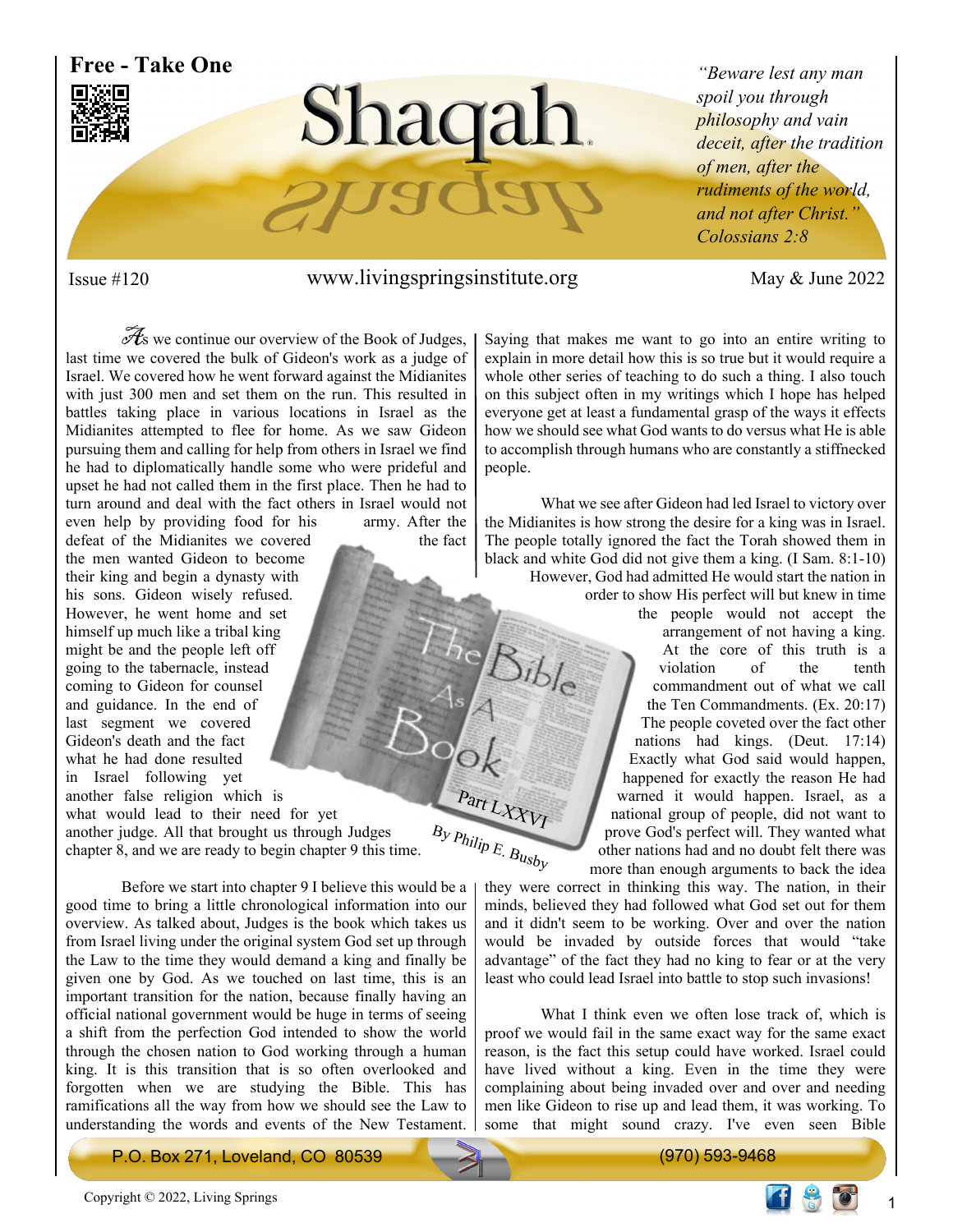commentaries that will make the remark or something to the effect that Israel needed a king. No, Israel did not need a king! What they needed was to behave themselves and actually follow the Law! I repeat, at the time of the judges the system God put in place which did not give the nation a king was working. God was watching over the nation and He was/is more than able to fight their battles for them. Even through the use of judges we see God was The One Who saved the nation. That was made perfectly clear in the story of Gideon. For years the nation quaked in fear of the Midianites until they had robbed Israel of just about everything. Then along comes this guy who in the end faces the grasshopper in number Midianite army using only 300 men. Suddenly a nation that could do nothing to protect itself from these Midianites routed their entire army, killing their princes and kings!

 This tells us one of only two things can be true. Either God gave Israel the victory they could not have won without Him or they were capable of accomplishing this all on their own this whole time. No matter which was the case, to God be the glory! God either delivered them flat out by His own power or He was the catalyst for Israel overcoming their fear of the Midianites and getting the job done. So what's the truth? The truth is a mixture of both! In this battle against an enemy who was great if by no other measure but by the the size of their army alone, Israel lost almost no men. The blood that flowed was that of the Midianites. If Israel could have defeated the Midianites with so little loss without the hand of God upon them, well I don't know how badly to say that speaks of them not knowing they could have taken care of Midian the first day they showed up on the horizon. If they were that fearful only God could have stirred them to battle and the courage to do the job. If it was not purely about courage and they needed God's help to do this with so little loss, then we see God gave them that help. The point is we don't look at things from the right perspective. If Israel needed God to do this, they were very blessed He was there and willing to help. If Israel did not need God's help to do this, they were very blessed He was there to show them they could do it. If they couldn't have done it with so few casualties, they were blessed God was there to give them nothing but those few. If they could have done it on their own with so few casualties, they were very blessed God was there to spur them forward when He did or who knows how far down the Midianites would have taken Israel before they tried it on their own and maybe found it was no longer true!

 We can come at it from many different angles and God still receives the credit. So let's get the point some writers of Bible commentaries and certainly many writers of history believe I'm skirting by saying all that. They would argue, if Israel had had a king he would have led them into battle and showed the nation what they could have done. To that I simply say, you're missing the real point behind covering all of what I just said. Israel had a King! The difference is that He was not an earthly king. Israel's King was God Himself and we just talked about what He did to save the nation! Of course, one could still ask the question, if God was their King in the way a human would have been their king why did He wait so long to save them, especially since He could have saved them flat out without them lifting a finger? I'm glad you asked because the answer is actually where I want to go with this. Remember what I said earlier about how humans think they have a good argument for Israel needing a king on the basis they kept getting invaded over and over? We need to get clear and stay clear at all moments in our thought pattern as to why Israel got invaded in the first place. The enemies came because God allowed them to come!

 People are greedy, so you know they couldn't just sit back and watch Israel live their lives on a land so fertile and rich without wanting to take at least some part of it or what it produced. Any time Israel was not actively on the march there were people who desired to attack Israel and take something from them, if not totally rule over the nation, but they didn't. Gideon did not take the throne as king and yet Israel had peace for 40 years after the battle was won. Other judges took actions that were far less visible on a power and strength scale of things others would fear, and Israel still enjoyed peace for a great deal of time after they took the actions God led them to take. The point is, God was protecting the nation until they fell into sin and turned from Him to the point He felt the only way to get their attention was to lift His hand of protection. God knew this would cause them to cry out for His help, and it worked. Now, before you go off thinking the times of peace were nothing more than a normal course of ebb and flow in human events and/or the fact others still feared a judge until their death, let's get to the real point. Every time Israel suffered something bad and cried for help, God helped them!

 It takes some pretty large arrogance to believe that could be said of any human king. One can dream that such a thing is possible, but if you want a king as other nations have kings you need to study your history a little and see how that works out for other nations. Israel of all nations had the example that with God on their side there wasn't a single king in Canaan they were not able to defeat. They didn't just come to Canaan to make some noise or carve out for themselves some small niche of land to live on. Israel came to take the entire land of Canaan; a land far too big for their initial size to use, and yet they took it! The other point of fact is that for all the great kings one might find in history, those who did seemly bring victory and prosperity to their nation at every turn, that is a short-lived thing. Human kings live and die. Some kings do good the whole time; some do good part of the time; some start bad and become good while others start good and turn bad. One way or the other, the king dies and what will their successor do? There are no guarantees that any dynasty or system of choosing leaders is going to do good, especially all the time, in caring about the real needs of the people.

 There are just a whole lot of questions to ask yourself, but if God is your King, this all goes away. He knows what we have need of before we even need it. Maybe more importantly He knows what we have need of even when we could never have figured out what we needed! To that add the fact it's not possible for Him to make a mistake and fail, nor will He ever pass away, and the fact you have a King unlike no other nation has a king becomes a blessing not a curse! No matter what you believe about God allowing bad things to happen to Israel at times, you can't legitimately deny He allowed it in the first place; He didn't just step in later on when it came to His attention they needed help. Even if that is your argument all it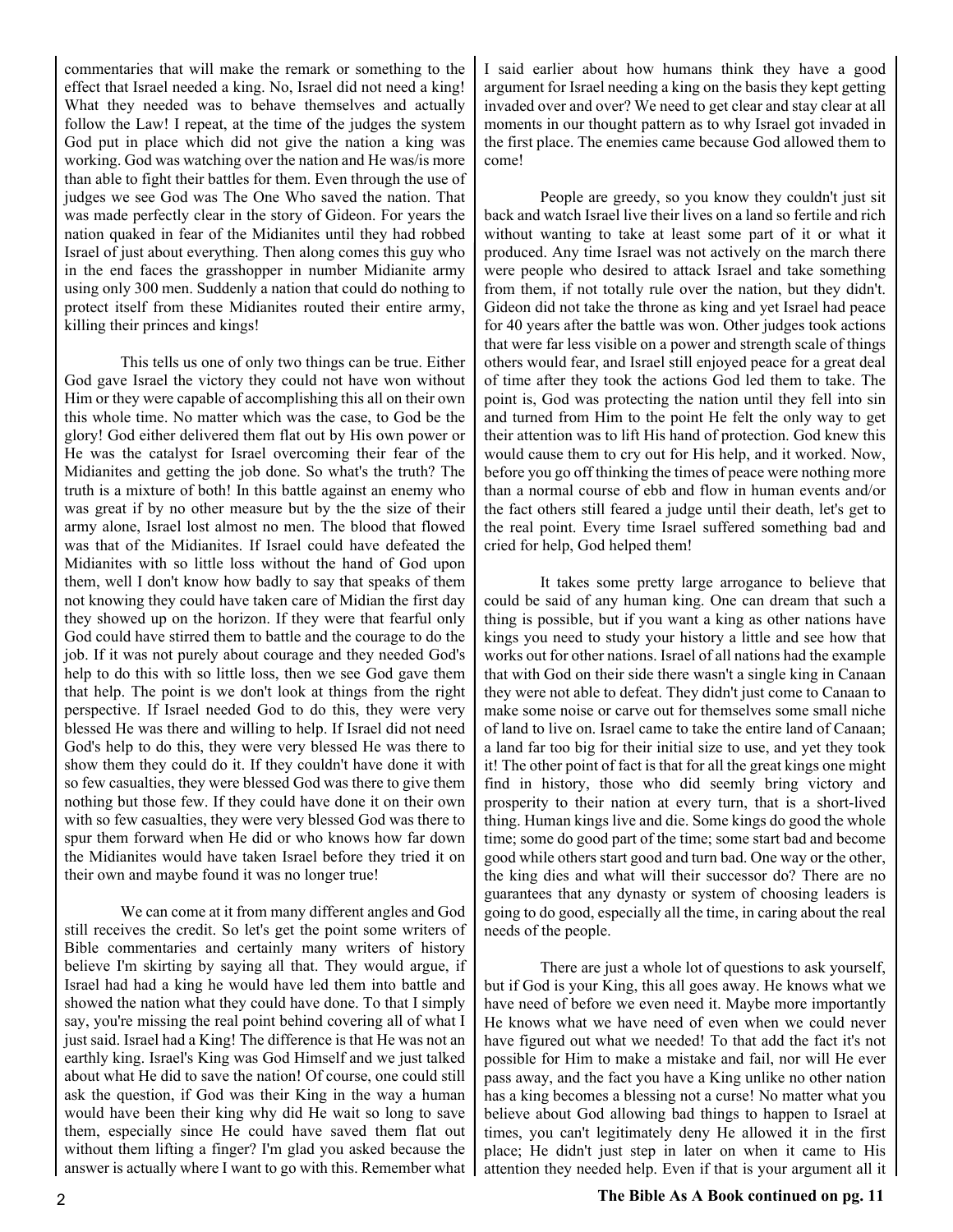## **Following the Biblical Stream:** By Philip E. Busby

 In our last segment, we continued the story of Abraham's servant being in Mesopotamia to seek a wife for Isaac. In that part we covered only two verses because covering those two verses led us into a conversation about how the Word of God is set up in a way that allows It to be translated into different languages and still carry Its meaning into those languages. This, of course, only happens to its fullest when a translation is done with care for making sure the words are brought into the new language without interpretation. The fact too many so called translations are full of a great deal of interpretation instead of true translation has caused a lot of damage. In spite of that there are many things in God's Word that still leave main points intact. God has done so much to help each of us as individuals find and follow His ways there is no way to cover them all, but we can constantly see God's hand at work not just in the stories the Bible tells us but in the very way the Bible is constructed. What is certainly true is that no man could ever have written these words on their own! All that brought us through Genesis chapter 24 verse 30, and we are ready to begin in verse 31 this time.

 Of course, with the introductory paragraph I began with this time we did not refresh where we are in the story itself. The part of the story we covered last time was the introduction of Rebekah's brother Laban and the fact he had not just heard his sister's words but seen the gifts Abraham's servant had given her. To repeat something I said last time, Rebekah had not met the man of her dreams at the well. This because Isaac is not the one who came, but Abraham's servant! In spite of that fact the height of Laban's curiosity about this servant had to have some to do with the fact his sister acted as if she had met the man of her dreams. All this was orchestrated by The Holy Ghost, and before we move on with the story this is something we all need to understand. In this story we see The Holy Ghost working and moving upon men just as we see today and we will continue to see His work throughout this story. I'll admit it's true that in the custom of the day the idea of parents arranging a marriage was common if not totally the norm. What was also true is that as much as these marriages might leave out the feelings of the man, it almost always was done without consideration for the feelings of the female. Thus, we see many stories about women being given or offered as nothing more than part of a business dealing. Daughters were also given as rewards for valiant acts in battle; offered by the commander or even kings. We see that in stories such as David killing Goliath and Othniel taking Kirjath-sepher. (I Sam. 17:25, Josh. 15:16-17)

 In this story we should see both the similarities as well as the contrast of these kinds of facts. It was true this marriage would be arranged in part because Abraham did not send Isaac himself. However, the contrast is that Rebekah was given a choice, as we will talk about deeper into the story. Thus, Isaac is more of the one going into this marriage blind so to speak. That said, Rebekah did not meet Isaac until the choice had been

P.O. Box 271, Loveland, CO 80539 (970) 593-9468

made. What all this shows us is that while this marriage would not come about on the basis that Rebekah and Isaac met, fell in love and so forth, it certainly was not a total arranged marriage and/or one where the woman was simply given away! So how should we see this union we are watching come about? The answer to that is what I said about The Holy Ghost leading the way. Even on the representative level this servant represents The Holy Ghost as Abraham represents God The Father and Isaac God the Son. What this servant had said and done brought excitement to Rebekah's heart in spite of not meeting Isaac directly. That excitement was contagious which is why we see Laban immediately go out to the well to also meet this man! All this is showing both representation of Who God is as well as how He works.

 The man representing The Holy Ghost has gone to prepare the bride for the man who represents God The Son. At the same time The Holy Ghost is literally bringing the right two people together (Isaac and Rebekah) needed to form the chosen nation. This truth shown to us so early on in God's Word is why Jesus told us it was necessary He go from this earth so The Holy Ghost could be sent. Jesus didn't say that because His physical work on this earth had opened a door which before that time had not been opened for The Holy Ghost to come. Jesus was letting us know that as long as He was here doing a physical work in the form of a man, He was, for lack of a better way to say it, inhibiting The Holy Ghost from doing the work He had always done here! This is important to understand, not just because it does not often get taught, acknowledged, or thought about, but because many people do not know and/or have been taught that the coming of The Holy Ghost on the day of Pentecost post Jesus ascension was His first real "coming" to this earth. I put coming in quotation marks there because many will acknowledge The Holy Ghost has been involved with human affairs at some level in the Old Testament but there is still this idea that it was not in the same ways or desires He has worked since the coming of The Messiah, and that's wrong.

 I'll admit the speaking in tongues part was/is new to our time, but again that's not really because Jesus opened something new for us. The truth of the matter is that Jesus helped us grasp an understanding that made it possible. What is often forgotten, at least in a meaningful way, is that on that day of Pentecost when The Holy Ghost descended and we see the speaking in tongues come about, there was first the sound of a rushing mighty wind. Then there also appeared cloven tongues of fire on each of those who where filled. (Acts 2) In the Old Testament God's presence led the children of Israel through the wilderness as a pillar of cloud by day and a pillar of fire by night. What we are essentially talking about on all these occasions is God showing Himself through what one might call atmospheric manifestations. When Jesus came He was Emmanuel, meaning God with us. (Matt. 1:23) However, this loses something in our minds, if not the translation and/or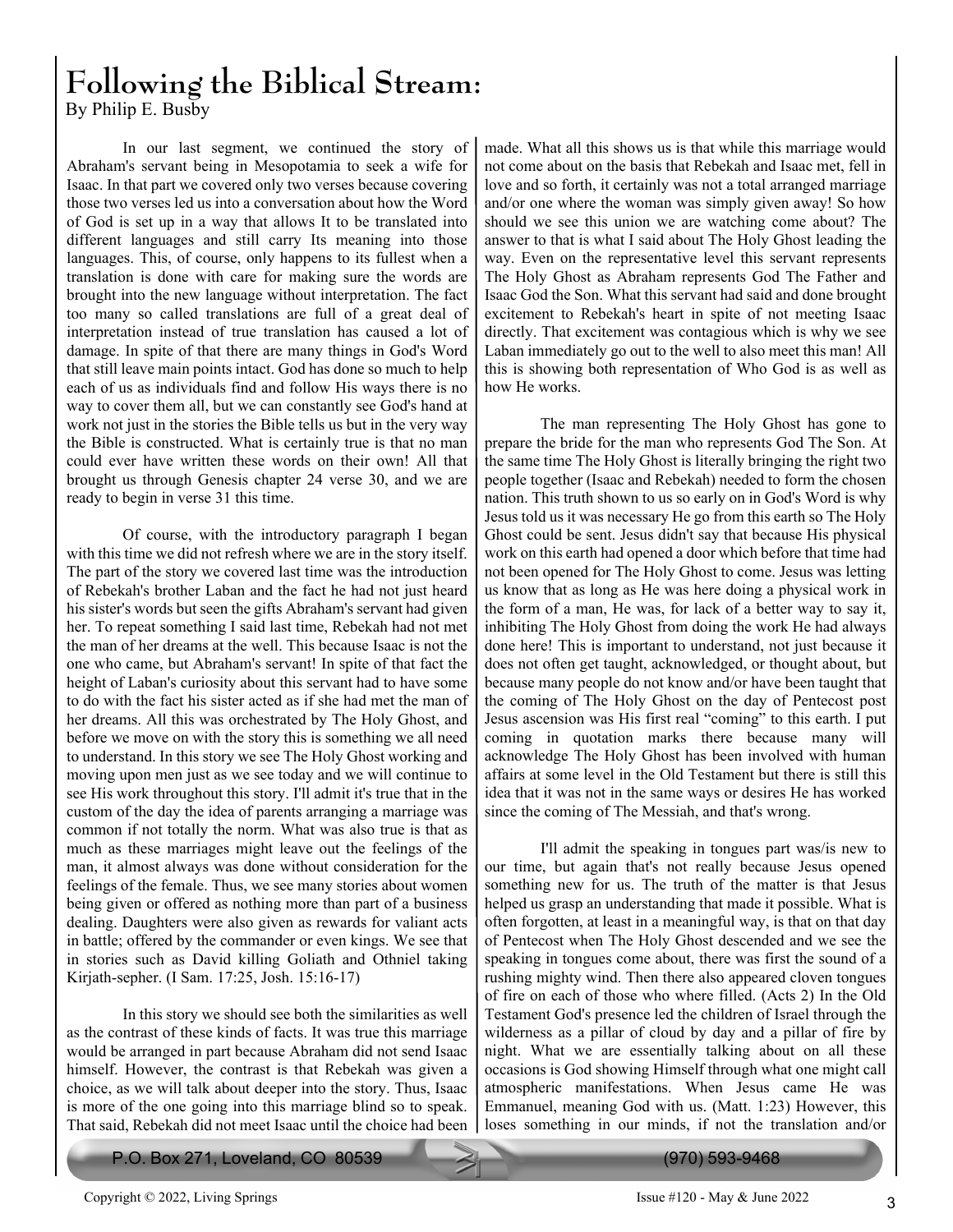understanding of the words in the original language itself! God is always and always has been a God Who has been with us, never left us, nor forsaken us. That's why I vehemently reject what people say when they believe something such as the sinner's prayer is the first prayer God hears a person say. If God was not constantly with us on some level, none of us could be saved!

 To qualify that statement let me point out that typical Christian doctrine itself teaches us it was necessary for Jesus to come and die for our sins in order to save us. Well, no matter how much technically the way that doctrine and people take that thought is right in its entirety is not important at the moment. It's an admission that God had to come and be with us on some level for us to be saved. While we were yet sinners Christ died for us! (Rom. 5:8) Every action God has taken from coming to Adam and Eve after they had taken of the Tree of Knowledge of Good and Evil, to Noah finding grace in the eyes of The Lord, to confounding our language at the Tower of Babel, to, need I go on? All these acts scream to us how much God is with us long before we pay attention to Him on so many levels it's impossible to know them all. Thus, when we say Jesus was "God with us," it is to say He was literally walking like we walk, living in the physical manner we live. This is what people want right? God showing Himself in some form they can see, touch, and feel. That was Jesus in all the ways even those who would not seek God in truth were able to do! Think about that. The only effort one had to put forth to tangibly contact God was to be physically within His proximity. This is what the woman with the issue of blood understood. She said, if I can just touch the hem of His garment, and when she did, was healed! (Matt. 9:20-22) However, who had the greater understanding of God, that woman or the Roman centurion who knew all Jesus had to do was will that his child be healed and it happened? (Matt. 8:5-13)

 The Holy Ghost has made His presence among us known in physical tangible ways but just not in human form. Pharaoh and his army were physically blocked as The Holy Ghost stood as a barrier between them and the children of Israel who were passing through the Red Sea. (Ex. 14) The fact Pharaoh, or at least his army, ran in after Israel just as soon as The Holy Ghost no longer stood in their way tells us Pharaoh didn't wait just because he was afraid for awhile of what stood in his way. No, Pharaoh literally could not get through! The Holy Ghost would appear for years of travel through the wilderness in this pillar form. Again, not God like us but God with us nonetheless. So I pose to you a question. If one is attempting to ascertain if there really is a God, by which form would you be more impressed; fire, wind, cloud or a man walking as any other man? God has done so much to convince us He is with us and we still fight it, deny it, and don't say we don't! Even now we are discussing the truth The Holy Ghost caused the church to speak in tongues in Acts chapter 2. Not an Old Testament thing but a New Testament thing. In spite of that truth far more churches/denominations believe tongues have ceased than those who believe they are still for us today!

 Let me add to that the fact a vast majority of the churches which claim to believe in speaking in tongues don't allow the real thing to exist in their churches. Thus, in shorthand here are the facts. First, it is untrue that speaking in tongues was not possible prior to Jesus coming to this earth. That point in and of itself is a big subject to teach on but the shorthand of just that is to say, if one understands the reason speaking in tongues is seen after Christ's coming, one can see why it wasn't something used prior to Christ's coming. Speaking in tongues is the evidence one has been baptized in The Holy Ghost. This is just like water baptism shows us in physical representation, and what is that one might ask? Water baptism represents the fact we have chosen, in our lives, to follow in Christ's footsteps. If we follow Him in life we also follow Him in death. If we follow Him in death, we follow Him in resurrection! (Rom. 6:8, Heb. 11:6) This is the hope the true believer holds and works to follow the right path to get to the right destination. The door has been freely opened by God but that doesn't mean it takes no effort to get off your seat and walk to and through the door! Jesus made clear to us once and for all how personal and up close our faith (relationship with God) is. We either get it or we don't at this point!

 If that is clear in our mind we should also understand that just as we can be baptized in water to represent the choice we have made to live for God, we can seek to be baptized in The Holy Ghost. That is to say, literally in-filled with God's Spirit. Not just God among us, or God with us, but God in us! Was that not always possible? Yes, it was always possible. In Him (God) we live and breathe and have our very being or existence. (Acts 17:22-31) That's not just true now that Christ has appeared it's how we are told man became a living soul! (Gen. 2:7) Jesus said I go to prepare a place for you that where I am you may be also but I won't leave you alone. No, it's necessary I go so The Holy Ghost can return to give the opportunity in the here and now I do not offer you. (John 14:1-3, 16:6-16) Jesus was physically among us, but because The Holy Ghost is spirit, He can literally be in us! This is why Paul so appropriately uses the representation God gave us in the Law to speak of this point. He said, don't you know your body is the "temple" of The Holy Ghost. (I Cor. 6:19-20) When we read about the temple in Jerusalem we find times when God's presence was very much there. The most obvious times were when the Ark of the Covenant was placed in the temple and God's presence drove the priest out because It was so strong. (I Kin. 8:1-11) Then there were times it was clear the temple could physically be there but God's presence was not, other than in the same way God is everywhere. Was this because God didn't want to be there? No, it was all determined by Israel's physical actions in obeying/following the Law. Was the nation a place that prepared to have God's presence among them? Was the priesthood accomplishing what they were told to accomplish in maintaining the things of the Law at the temple? Was the king desiring God to lead him?

 It took a lot to maintain the temple as a place, not where God wanted to be, but where He could be! The Law represents to us the truth of what it means to work out our salvation in fear and trembling. Fear that we have let the world take us from our relationship with God; constant vigilance is needed to be sure we are not taking our faith for granted; not thinking, because we say we are a Christian, we are actually walking as Christ walked; living as He lived. We can be baptized in water but if our commitment to living with Christ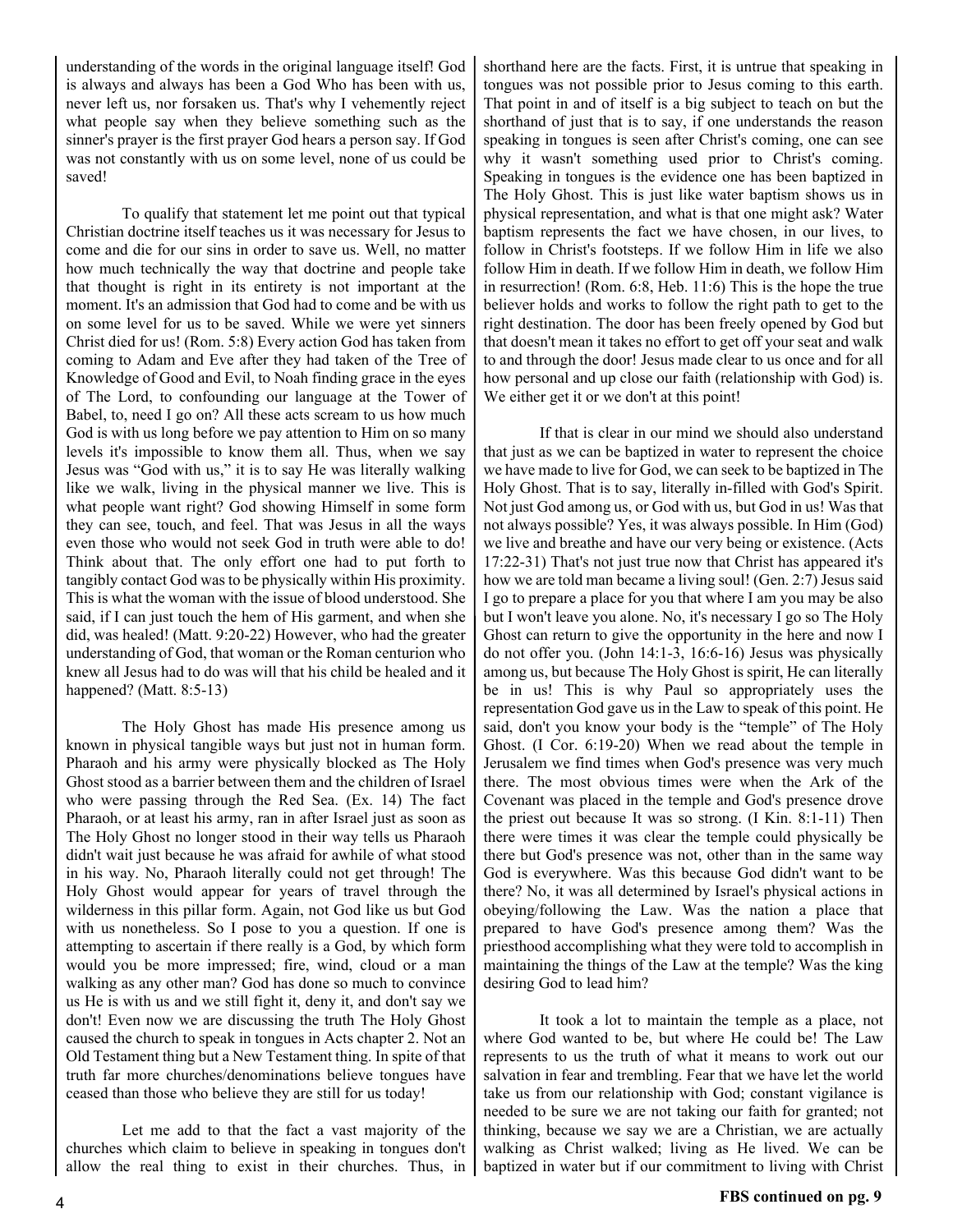# *What About God's Chosen People? Part L*

From Living Springs' Questions and Answers

*"Is it true that the Jews are God's chosen people? I have a Christian friend who says the Jews were not God's chosen people."*

 In our last segment, we began talking about the way the Romans saw the people who lived to the north of them and how their religions would not mix well with what the Greeks had given the empires. Through the Greeks the world got a very streamlined version of the Baal worship developed at the Tower of Babel. The problem was that it was a very prosperity version that carried the ideas of gods blessing you for doing good (or at least leaving you alone) too far for people of other lands to accept. The Romans had enjoyed a great deal of comfort and prosperity so it was easy to worship gods who were all about such things. On the flip side those to the north of the empire lived in harsh weather that did not allow for many luxuries, and when survival is what you struggle for your gods don't seem to be so generous. These kinds of cultural conflicts are what halted what had been seen as "human progress" during the empires and brought in an age many describe as dark. However, if we look at history one might be tempted to say the Romans were not truly Hellenistic by the time Rome began to crumble because they had become Christian. This point is what we actually ended last segment talking about. To understand why the future events of what largely seemed to be a world religiously dominated by Christianity did not go so well for the Jews, we need to see how even by Rome's end it was not true Christianity we are seeing.

 To get started this time it seems necessary to backtrack a bit on what we began talking about by the end of last segment, and that's the fact true Christianity leaves a void in the lives of pagans. This is not a reality but something many people felt and still feel today when they are led away from the formal religion of Christianity to attempt a real walk of faith. To understand this a little better I should point out humans were not created with any kind of instinct or emotion that would draw them to want ceremony to feel safe. There was no such need, of course, because man had access to the Tree of Life. There would be no death so what was there to feel safe from? This goes down to everyday living in a real way when we stop to think about the fact the ground was not yet cursed so food grew in plenty and even animals were not a threat to humans. Animals did not become any kind of threat to human life until after permission was given for man to eat them post the flood of Noah's day. (Gen. 9:1-3) Thus, man was safe in more ways than we can appreciate today. However, that all changed once man took of the Tree of Knowledge of Good and Evil. God had said it would bring death and it did. Man would not have understood what true death was if he could have sustained his physical form indefinitely, so God took man away from the Tree of Life. (Gen. 3:22-24)

 Even that was not enough to get man to understand the seriousness of his decision to take the knowledge for himself, so

P.O. Box 271, Loveland, CO 80539 (970) 593-9468

God also cursed the ground and added pain to childbirth. Man was no longer safe and he needed to get that point and fast! Even in a world where people lived hundreds of years life could not afford to be lived ignoring God. Such a life would one day go out into eternity without God, and God was not willing that happen to anyone simply due to blindness to the plight sinful man faced. Thus, we see God takes many actions to guard people from this, but that's why I find it so important that we see what really happened at the Tower of Babel. By the time the flood had taken place and man began to populate once again, the understanding humanity was no longer safe was greatly understood! This was a good thing. Unfortunately, it was good in a way many people are totally oblivious to in our day, not the least of which are those who call themselves Christians. This is why it's obvious to those who know the Bible that we truly live in the days of Noah once again. The fact man always seems to work his way around to forgetting the danger he's in is why we are told they were marrying and giving in marriage right up to the day Noah entered the ark. (Matt. 24:36-39) They thought Noah was a crazy man and they were perfectly safe going on with their lives as if nothing was going to happen.

 The problem is not that man wants to be safe but that he seeks to find that safety without God. Of course, there is no real ability to go on to a better place upon death if we don't want God in our lives, but in spite of all God has done, man has found ways to give himself that secure feeling. That's all it is, a feeling, but that's enough for most people on most days. The "most days" is important to our conversation here because that's the point. There are a lot of people who can't hold onto that feeling without something to keep propping them up. You'll have to forgive me for sounding harsh but there really is no other way to say this. People look to religion for that prop. Even a great number of people claiming to be Christians are doing nothing more than this when they go to church and/or do the things the church lays out or makes it seem are requirements for their salvation. In the church we see people of all different levels and the church attempts to accommodate this entire spectrum. This is why we see the serious church goers right alongside those who simply show up on Sunday morning to fulfill a religious requirement. We also have those who don't even come every week, and this goes all the way to those who feel it's only important to go on days such as Easter Sunday and maybe a couple others.

 As I said, there is no way for this not to sound judgmental and harsh but let me point out I'm not judging any one individual or group, and maybe more importantly I should say this is not about putting everyone in a definable basket. Just the opposite is true. Many who go to church regularly are very sincere people and there are those all across the spectrum who do what they do for a number of reasons. So none of this is to judge anyone, it's just to make a point many Christians do not like to hear and/or don't understand is true. Simply put, the church is structured to accommodate what any religion attempts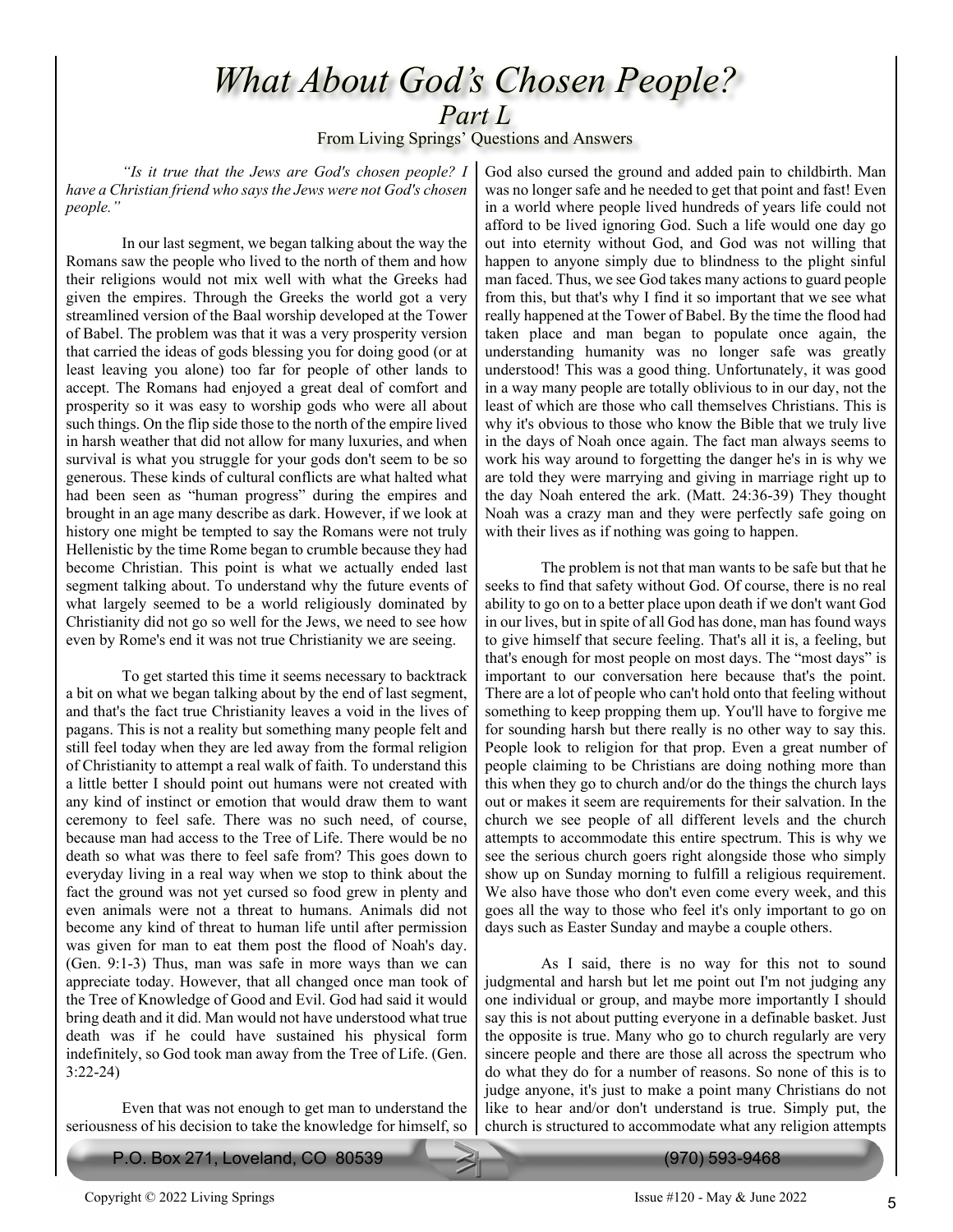to accommodate. In fact, the Christian church almost accommodates it better than any other religion and that is seen the clearest when we look at what the Catholics wanted to do. As we've talked about before, the very name Catholic means universal and so we see they were attempting to be the universal church. What is more important to understand is that because they believed all people should be Christians they were actually built to be the universal religion. The problem with this is that since the Tower of Babel there has been no way to make a universal religion. Add to that the fact we talked about last time, which is that living in faith is not about a religion, and you have a real problem! How do you even use a religion to show people how to follow and live something that is by its nature not a religion? The answer is that it's certainly not universally possible!

 That's not to say a religion might not work to lead certain people to God but that's something Paul was covering in Romans 3:1-8 when he talked about unrighteousness working for God. If people find Christ through wrong means does that make their faith untrue? Of course not, but what we should understand is that the very fact this is true is because living for God is not a religion. You don't fail to be right with God because you didn't learn the proper procedures, ceremonies, etc. Learning to live right and striving to know God is not a ceremony, a formula, a doctrine - it's a way of life! All that said I'm sure there are plenty of Christians who would totally say they get that fact, but do we really? It's one thing to say it, it's another to live it. The question you need to ask yourself is, if I was left without a church to go to how would I feel? That is a question many would not really know the answer to until it happened to them, but I can tell you from my experience as a minister, it bothers people very much! Of course, one feels more vulnerable without others to lean on. It can feel very alone not to have others to fellowship with but that's not the full package of what bothers most people. The truth shows up in a day like we live in now where so many churches have gotten so liberal the difference between them and the world is marginal at best. Still I have witnessed people, who believed very strict standards of living, not be able to find a church to go to that teaches what they believe, and almost without exception I have watched those people give in and begin attending churches they never would have considered before due to the church's liberal teachings and low standards.

 We can argue all day about who is right and who is wrong when it comes to strict versus liberal and any number of other factors concerning what to teach and how to walk. However, that's not the point. The point is, the people I'm talking about truly believed it was a matter of heaven or hell to live the way they believed a Christian should live. To give in and attend a church that not only fails to teach those standards but in truth teaches why they are not necessary should be totally out of the question. I say that with even more emphasis if you're taking your children there! Even if you as an adult would never give up the way you hold to be true, will your children do the same? While on that point one also has to ask, if you are not going to meld into the church you're attending by dropping to their standards, what's the point in even you going, much less exposing your children to it? When I have had conversations with such people and asked them why they do what they do and go where they go, I get answers like, "It's nice to be associated," "I just can't live without a church home," and many such things along that line all the way up/down to, "You have to go

#### somewhere!"

 That last one really makes my point here. The idea that an individual or a family, even a small group of people can't live for God without a church home is the point. I understand many would say they don't feel it's necessary but it's a good thing to the extent that if there is a Christian church of some kind to go to, you should be going there and supporting it if you claim to be a Christian. Again, I repeat there is no way to make my point without sounding harsh, but to be blunt, that is an incorrect way to think as a Christian. Why? Because it's a religious way of thinking! By thinking this way you are putting the religion of Christianity ahead of your faith! By being more concerned you need a church than you are about if that church can be or is helpful to your walk with God, you are thinking religiously not Biblical. I could write much more on this subject, but in an attempt to bring this all back to where I wanted to get us to as it relates to the way the Romans are looked at as Christian by the end of the empire's history, we have to look at why going to church is so important to people. The answer lies in what I said early on about security. Religion is designed to make people feel secure, and when people do not have a church to lean on they don't just feel lonely they feel insecure. The troubling thing about this is the fact we are not talking about pagans who want to make it into their particular version of "heaven." We are talking about people who claim to serve, follow, and have a relationship with The God Who created all things. If having that isn't enough, then nothing ever will be!

 Now, I say all that to say this once more, the religion of Christianity, like it or not, was/is designed in the same way pagan religions are designed. That design is based on bringing the security the people after the flood wanted without truly having to seek God for themselves. It's focused on not feeling like you're Noah; you don't have to go at it alone or just with your family. You're not Abraham who could go into a strange land, live among pagans and still exemplify what it is to walk in faith. You're not Job who could sit in the dust scrapping the boils/scabs from his skin having lost everything including his health and say to others who condemn you for falling to such a state, "God Himself can kill me and I'll still trust in Him!" (Job 13:15) The list goes on and on but when we look at the people of faith the Bible tells us about, we should not be impressed simply at what they accomplished in their walk with God but in how they accomplished it. Even Moses who led the children of Israel out of Egypt to receive the Law of God and become God's chosen nation to work through on this earth, very often felt alone. For all the stipulations the Law brought, for all the people that surrounded Moses, he often felt he was like a single parent caring for children, yet his faith was unbelievable. In Moses we have what might be the most candid look at a man's faith the Bible tells us about.

 None of these people did what they did because they had religion. They didn't make it to be used of God because they attended the right church or had fellowship with the right people. Their stories don't tell us of individuals who knew God in a religious way at all but as those who had a true personal walk. Do we not realize that's what God wants of all of us? If you can have help and encouragement take it. If you can have fellowship with others of faith be thankful for it, but if you find yourself all alone remember the very basis of what you are suppose to be as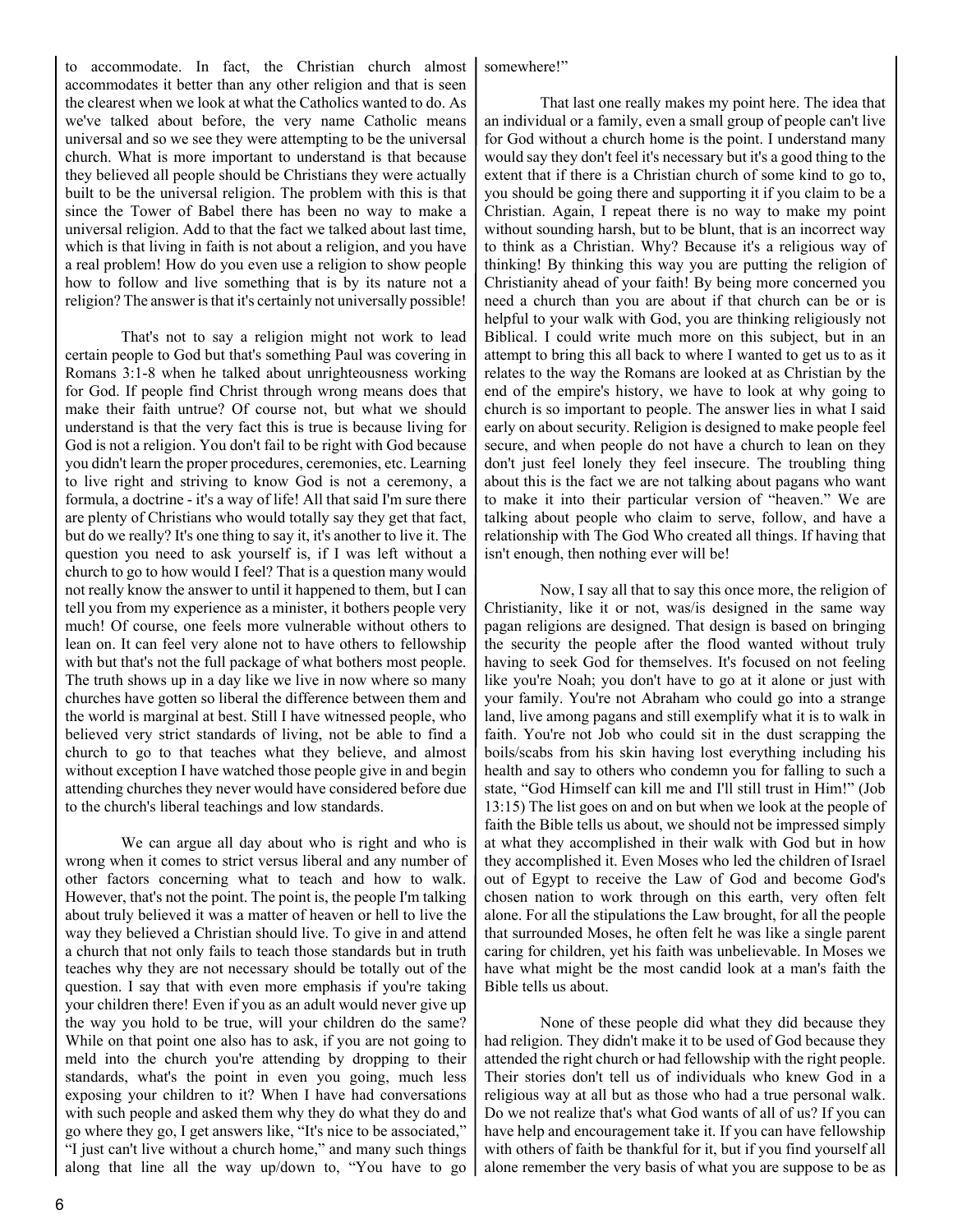a believer in God. That truth means you are never alone! What we should be very careful about is that the ability to have fellowship does not take that truth from us. Sadly, for far more people than I can count, that is exactly what going to church has done. People who claim to be Christians do not maintain their faith by church, they often lose it to the false security a religion is meant to give. We crave that security more than we crave God Himself, and why have so many fallen into this trap? Because even in the time before those apostles who physically walked with Jesus on this earth went on to glory, the spirit of antichrist was already at work. (I Jn. 2:18) The beast in Revelation that had the appearance of a lamb but spoke with the voice of a dragon was already rising. (Rev. 13:11) Antichrist is not an individual nor will it ever be; it's a truth of man's religious thinking. It is that which has a form of godliness but denies the power of God. (II Tim. 3:5) The power that made men like Job, Abraham, Moses, Elijah and many more, able to stand on their own because they were never alone!

 This is what John was warning us about. A religion that called itself Christian but was designed after the way man forms all religion. It was done to make people feel comfortable and secure. It was a religion that those who taught true faith above all did not offer nor could they offer it because the just shall live by faith not by religion of any kind. (Rom. 1:17) It actually did not begin with those who were called Catholic of later centuries. It began right after the Gospel went out and began to make a difference in the world. People saw a power in true Christianity, in people with real faith, and they wanted to bottle it, brand it, market it. It was fresh, new, inviting, and like the sorcerer who wanted the apostles' power to help people receive The Holy Ghost, people wish to buy it. (Acts 8:5-25) There were also many who saw the handwriting on the wall, so to speak. In the early days of Christianity, Christians were seen as a huge threat to the established religion of the Romans. One can't appreciate this as much as one should unless we see how much of the authority men of power from Nimrod forward derived their power to rule from the gods! The Jewish religious leadership saw Jesus as a threat because Jesus came unto His own and He was God. (John 1:11) On the other side, the gentiles did not immediately see this "threat." This is why Pilate did not see anything wrong in what Jesus had done or was. However, Pilate was totally willing to dispose of Jesus rather than protect Him once he took Jesus out before the thronging crowd who called for Barabbas and told Pilate to crucify Jesus.

 Later, like the silversmith in Acts chapter 19, the gentiles would quickly see Jesus as a threat as well. It wasn't that Jesus still walked physically among them, it was that this simple carpenter's message caused a real change in people's lives. It caused them not to want the religious items the silversmith made his living crafting. They changed habits of all kinds, like no longer going to the temples of the gods to bring offerings. The entire religious system was under direct assault by the Gospel message and the gentile culture at large would never be the same! This had to be stopped, but how? The answer eventually became apparent; no force on earth could stop it! Thus, they took a different road. If you can't beat them, join them. The problem was if you don't want a relationship with God there is no way to join true Christians. This is what John was talking about when he said, we know they were not of us or they would have stayed with us. (I Jn. 2:19) He didn't say that to a church like we have now where the main concern is that we don't teach anything that might offend someone or scare them off; a church that feels the right thing is to make themselves as appealing to the world as possible in order to keep people in the pews. No, John said this to a church who believed if you couldn't stand the heat of the true presence of God then you have no choice but to leave the kitchen!

 And so those who couldn't or wouldn't stand to walk in true faith went out from the church to form a religion of their own. It didn't happen all at once. It didn't happen as one large group. It was the spirit of antichrist working all throughout the world. As the true church grew and spread there were always such people who would go out from the church to form their own religion, branded as Christianity. Unlike so many pagan religions it would have the appearance of a lamb; it would have a form of godliness; but it would always deny true faith because it had no true desire for God. It was this we see rise in the time of the Romans, and it's why by the time we get to the fall of the empire many can say the empire had become a "Christian empire." However, there was nothing truly of Christ in it. The empire went from being one that threw Christians into the Roman Colosseum for sport to watch as they were eaten by lions to being one where the emperor himself claimed to be a Christian. From one that flayed the skin off true believers and tortured them in many unspeakable ways, to one that almost demanded everyone proclaim Christianity. The Christian religion became the opportunity the devil had waited for since the Tower of Babel. It had potential to be the new universal religion but there was one major threat to that, and if you can't guess what it was, you haven't been paying attention. It was God's chosen nation!

 The Book of Revelation lays it out for us. It says the woman (Israel) brought forth a man child (The Messiah) and the dragon was just waiting to devour Him. However, the child was caught up to God and His throne and the woman fled into the wilderness. So we see the dragon did not succeed nor did the war in heaven go well for him as he was cast to the earth. (Rev. 12) We hear proclaimed the fact God had truly won but the dragon would go after those on the earth who lived for God. These true believers would not overcome the dragon as a group but as individuals who continued to proclaim the Gospel and how it changed their lives. They would do this in spite of the fact the dragon would pick off every one of them he could. They were lovers of God rather than lovers of this world, and if proclaiming the truth of God cost them their lives, then they died for all the right reasons! However, the woman who had brought forth the child also did not cease to be a threat to the dragon. She was a powerful symbol of God's work on this earth. Picking off a true believer here and there was something the dragon gladly did but he couldn't allow the world to think highly of the woman. Thus, he began to persecute her hoping it would only be a matter of time until the world would help him totally destroy her. However, once again, Satan's plans were thwarted. The woman was given great wings to fly away into hiding. This is the part of the Jewish history we have been covering. Israel as a nation on their own land would fall making the chosen nation less visible but by no means did this end the nation!

 The dragon understood this better than anyone so he sends out a flood to kill her. This begins to get into the part of history we have not yet made it to. You see, the nation being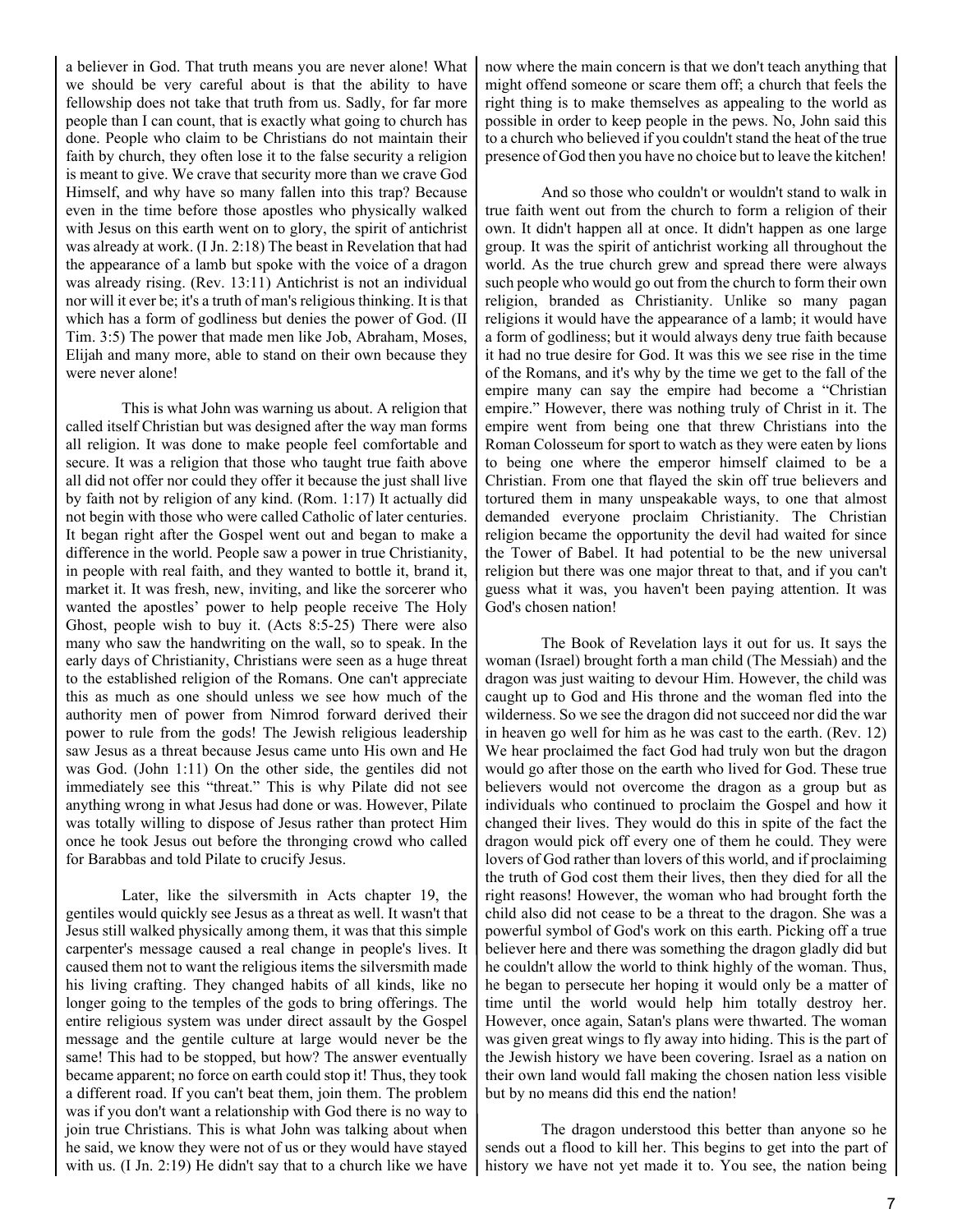scattered meant they were not concentrated in any one place for Satan to devastate them. He would have to use something far more broad in its destruction; something that could go out across the world and flush them out to be killed. The beast that had the appearance of a lamb would play no small part in this effort, and it's why we see what calls itself the Christian church riddled with a history of anti-semitism. Sadly, even today much of what attracts Christians to support Jews and the nation of Israel is driven by self interest. This is why we see the words of God to Abraham used so much when the subject comes up. (Gen. 12:3) It is believed there is a magical formula in those words about those who bless Israel will be blessed. The fact there is little in this world that actually loves the things of God is why Revelation does not say the church rose up to defend the chosen nation or that "good people" of some sort did. It says when this flood took place the "earth" helped the woman. (Rev. 12:16) The flood the dragon sent out was not just destructive to the chosen nation, it cared not who else got in its way. Satan has plenty of humans who will do his bidding whether gladly or unwittingly, but he by no means has humanity eating out of the palm of his hand. The world had something to gain by putting a stop to this flood and so the world responded to swallow up the flood. It began as a war to end all wars that didn't turn out to end anything, which the world figured out when "World War II" began. This is when the flood's intent became more obvious in what history calls the Holocaust!

 The end of Revelation chapter 12 leaves us with a picture of the day we now live. The dragon was very angry and did not give up his attempt to destroy the things of God on this earth. War truly did not decide who was right, only who was left. So the battle rages on between the dragon and both those who live under God's Law as well as those who hold the testimony of The Messiah! Again, it does not refer to the church but individuals and the chosen nation. It is the "remnant" of the woman's seed, both the natural branches as well as those grafted in; the children by blood and the children by adoption. (Rom. 11) Whatever is still left of God's people the dragon will fight to the end to wipe out and The Holy Ghost Who now is with us does as Jesus did, He allows this to continue. However, one day The Holy Ghost and Jesus will once again trade roles of working in/on this earth. When that day comes the dragon is the one who will be destroyed and the truth of Who Jesus is will be plainly seen by this world, like it or not. (John 16, II Thes. 2:1-10) What will also be clearly seen is what is righteous and what is wicked. It is in this state of clarity we will enter the time of Satan being locked away in the bottomless pit for a thousand years as Jesus reigns on this earth as King! (Rev. 20)

 All this is jumping ahead from where I intended to go in this segment but it flows so well to give a picture of where we have been and where we are as well as where we are headed, I couldn't resist. What we want to see in the history we are studying is how the Roman Empire did not really become Christian but the epitome of the religion that calls itself Christian. It would and until the return of Christ will be difficult to find and see the true church from in among the beast that looks like a lamb in appearance only. As I stated before, this did not begin with what we call the Catholic church today and know from the

history of the middle ages. It began before the fall of the Roman Empire and before the Roman Empire came to be known as a Christian Empire. It may sound confusing and it may be hard to see but that's because Satan seeks to deceive all of us in the same way he had deceived the religious leader of the chosen nation. Knowing the truth can be hard but we must seek to be children of God and not of some religion. If we do that we will not have so much of the trouble we see the Jewish religious leaders have in John chapter 8. At one point Jesus tells them plainly that their trouble was that they were not the children of God as they should be but they had become the children of Satan. They had become that because, unlike their earthly father Abraham, they listened to Satan so much and sought their own glory so much, they could not understand Jesus' words much less be glad He was among them. That chapter ends with the religious leaders being so angry at Jesus they lost their minds for a time and would have killed Jesus right there if He had not slipped away from them.

 I say it over and over, what God did through the chosen nation is not show us a people who failed and were rejected by God; a people who would be replaced by the church. What we are shown is an example of what Satan attempts to do in this world. Satan does not care so much about the people that do not want God in their lives. He can, as it suits him, give them simple pleasures to keep them locked away from God. Where the real threat comes in for Satan and his desires lay in those who serve God. This is what we see in the words of Satan in the opening dialog of the Book of Job. It was Satan's insinuation that God should just give up on humanity as a failed experiment. His argument was that no human truly served God any longer. To this God asks Satan if he has considered Job, and Satan's counter to that was the idea Job was an anomaly which only existed because God blessed him. The base of Satan's argument was that Job was no different than any of the people Satan had easily gotten to fall away from God. God allowed Job to go through his tremendous trial not to show Satan he was wrong but more so to show all of us Satan is wrong!

 What many who claim to teach Christianity today will tell you in a nutshell is that if you serve God He will bless you. Some even go so far as to say He's obligated to do so. The church is organized more so in our day than ever before to make this appear to be true in every way it can. However, God made it clear that true believers in Him do not serve Him because He blesses them. Thus, they will serve God even in the midst of what clearly seems to be a life of tribulation. They will do so because they understand God is everything and this life is nothing in comparison to true faith. So the question is not if you can or can not find a church; an acceptable church; or even a good church to go to at all. The question is, does your faith give you the security to know you're right with God or are you looking to men, ceremony, a religion, etc. for that assurance?

Until next time, may we each continually choose to be the people God wants us to be!

#### *Questions submitted to the Institute, answered by Philip E. Busby.*

(Shaw-kaw') is a publication of Living Springs Institute.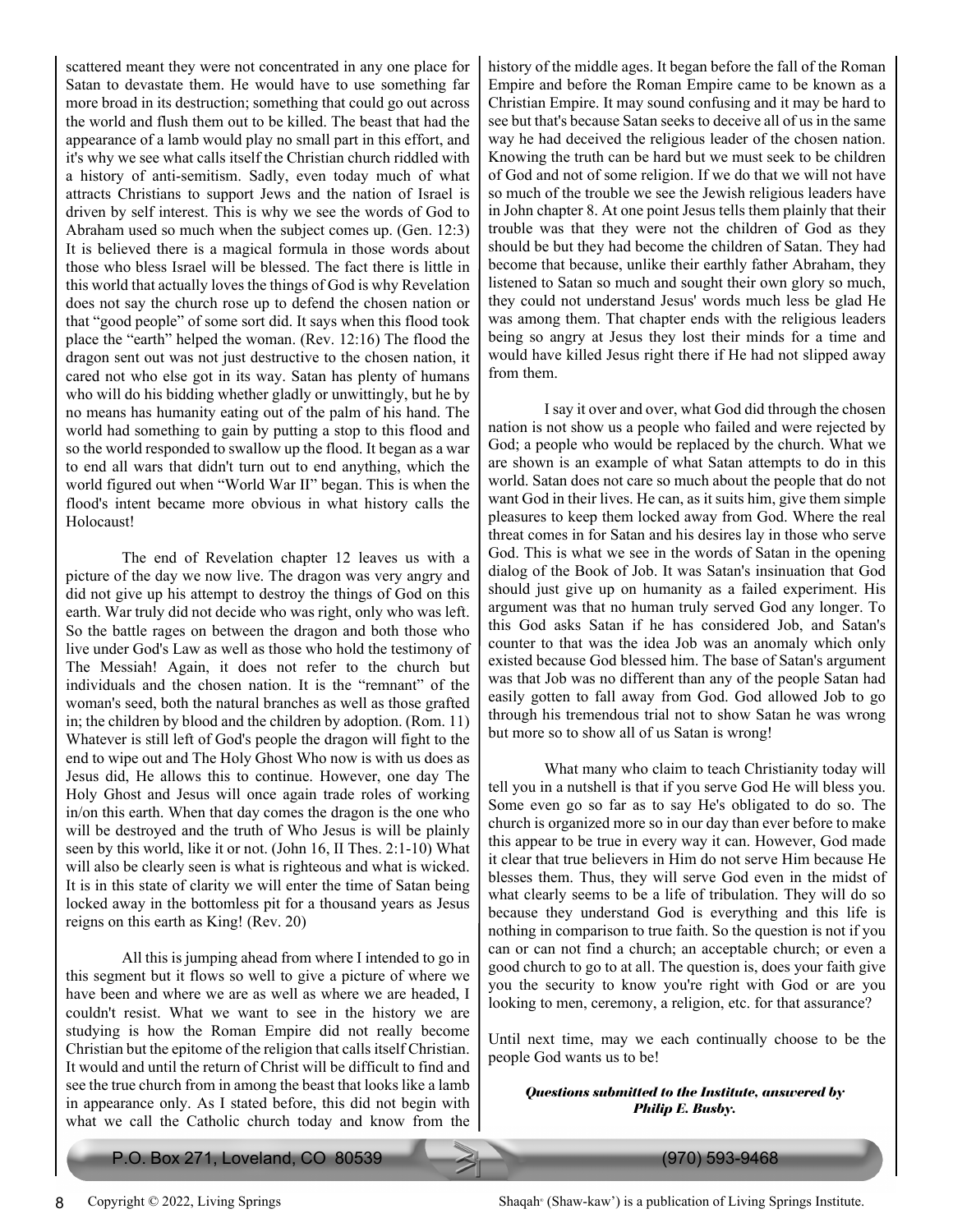#### **FBS continued from pg. 4**

slips away we still will not die with Him. We can be baptized in The Holy Ghost but if we are not committed to maintaining the temple, The Spirit cannot stay in us. It's always our choice and how well we maintain it on an on going basis and how much we don't, is totally in our hands. Since the days of the Old Testament we've seen the fire, wind, and cloud, but there is nothing more personal to an individual's life than to yield to the Spirit of God to such an extent we allow Him to use a physical part of us for His glory! Experiencing what it's like to allow God to take control of the most unruly piece of our body (our tongue) to the extent we speak words we don't even know, well that's something that cannot be explained in words. However, I repeat it is a most personal experience with God, and that's why John told us the one who came after him (Jesus) would not simply baptize us with water. He would not just give us a means to an end such as going on to a better place. In the here and now Jesus wanted to show us how to open ourselves to God's Spirit, allowing Him to set us on fire with God's presence like few to none have ever experienced in this world! (Luke 3:16)

 The real question is, do we get what God wants? Sadly far too many want to go to heaven or some better place. They want to know physical death is not the end, but the only reason for it not to be the end is to be with God. Without Him there is no point in living on and on. With Him it matters not if we live here or in the place Jesus went to prepare for us. God wants to be among us, with us, and in us. He wants a close and intimate relationship like you can experience with no human. He is our Creator, the breath of life within us; not just on some religious go to church level but on a real every day, moment by moment way! God wants it, that much He has made obvious beyond belief. Even coming in the flesh and shedding blood to convince us. So it's up to us and always has been. That's why we see in Rebekah a woman who knew God. We are not privy to details of her faith but it shows as obvious in the story we are covering here. She was so excited to meet this man who wanted to take her on in God's will to a place she had never known before. She runs back to her family and her excitement got her brother so excited he wastes no time getting to the well to see this servant of Abraham's for himself! This is the work of The Holy Ghost. No matter what surrounds us, it's exciting to our personal lives, to live with God!

 As we actually move on in the story and look at verse 31 we see what Laban had to say to the servant. He doesn't say, "Hi how are you?" "What's your name?" "I'm Laban, the brother of the girl you just met" or any such normal conversational things. Laban totally trusts his sister's account and emotions that this man is someone they should welcome into their home. In a phrase that confirms Laban's enthusiasm for taking this man in, Laban tells the servant to come into the house. In fact, Laban asks the servant why he just stood there instead of following Rebekah in the first place. This sort of language is not meant to be totally literal as in the man should have taken Rebekah's word for it that he was welcome but to emphasis just how welcome he really was! Again, all this shows excitement and the amazing part for the servant had to be the fact God had not just answered his prayer by revealing the right woman to him, God had already prepared this entire family to receive him! One can argue that he represented long

lost family, so to speak, or at least a connection to Abraham, but it's more than that. Let's not forget the gifts this servant gave Rebekah and the fact it is specified Laban saw them too. The excitement and welcoming the servant received is almost that of people who have long anticipated this very occurrence. This is the kind of out in front of us work God can do and which we know The Holy Ghost brings about.

 In verse 32 we see the servant come into the house and receive what one would expect from people who had said what they had said and generally welcomed someone with such open arms. No small part of this is the fact there was room and supplies to take care of his camels just as Rebekah said they could be. However, there is another fact that shows up at the end of the verse which we have not been told before. When it says the man got water to wash his feet, there was also water to wash the feet of the men who were with him! There were men with him? When we are told of the preparations the servant made to take this trip it is specified he took ten camels, but it doesn't even mention there were other servants taken much less how many there were. Even in this verse we are not told a number but only that there were men with him from which we can extrapolate there was more than one. After this these other servants of Abraham are mentioned a couple more times, but never are we told anything more detailed than the fact they came on this journey with Abraham's head servant. Why are they not mentioned prior to this point in the story but spoke of as being there here and after? The answer to that goes back to the way God's Word is beautifully put together and the fact I've been hitting on as a main point of the story which is the representation of the Trinity.

 In order to emphasize this head servant was more than a leader of a group who divvied out tasks to subordinates, we see him on this journey all by himself. Even now it is not emphasized that these men are here; they're barely mentioned. This because, we are meant to get the point this servant was doing the work not just heading an expedition. We are meant to see him as the sole individual responsible for carrying out the task he had been given by Abraham. We get the clear picture not just of how he represents The Holy Ghost here but also how The Holy Ghost operates. God wants us to be clear He still is and always has been, shall we say, hands on, in human affairs. There again lies another misconception not given by the Old Testament but amazingly interpreted or argued by many who claim to know and teach God's Word. It's the basis, or at least a piece of it, for why it's so easy for people to go all the way to thinking The God of the Old Testament is somehow very different if not a totally different God than what we see in the New! Holding onto that thought let me pose the question some may be wondering about which is, do these other servants represent something in this story? The answer is yes, and it's why they are left so nondescript. These men represent what people often think of as being the work of God in the Old Testament but believe we see so little of in the New. These men represent God's angels.

 In essence we call angels, angels because it's a way of calling them what is represented to us here in this story. They are simply servants of God. In a very unheralded way they do the work of God. Thus, there are only a couple reasons we think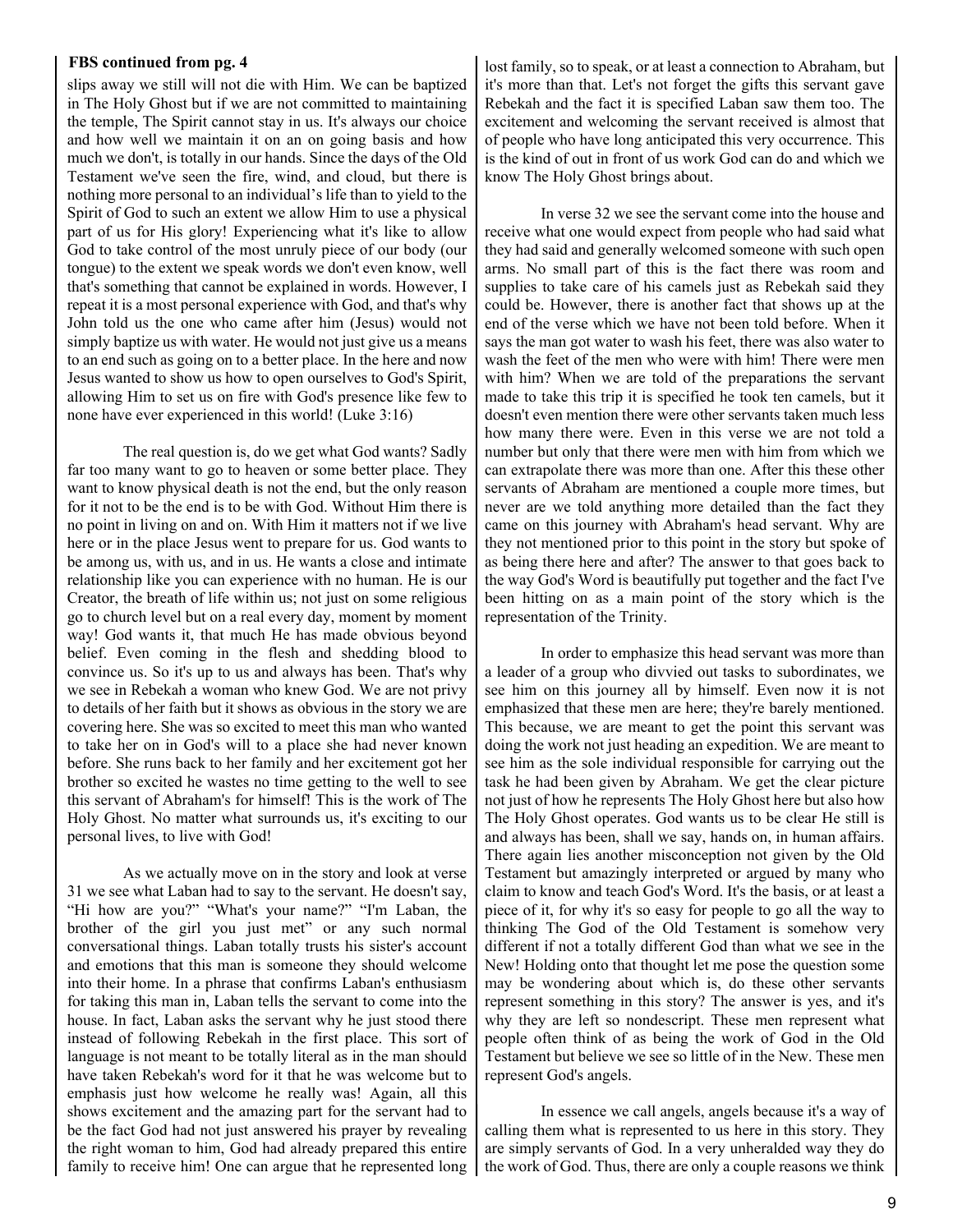of angels as so predominate in the Old Testament more so than the New. First, we don't have a long history recorded for us for our time. Thus, the many times angels have worked among us are not in black and white to read as many are in the Hebrew Bible. Second, there are times we interpret some incidents of seeing God at work and assume we are seeing angels. Examples are when the men came to Abraham to tell him he would have a son about a year from that time. (Gen. 18) These men are often assumed to be angels and that's mostly right because the ones that go on to Sodom and Gomorrah to lead Lot and his family to safety are angels. However, one man stayed and talked to Abraham. Who was that man? That was God. From what we now know about the nature of God I believe it's pretty clear it was Jesus because Jesus is the part of the Trinity that the physical part of us is a mirror of. This truth is why Jesus is The One Who came and physically walked with us as a man. This is why it's a bit easier for people to accept the idea that when Daniel's three friends were thrown into the fiery furnace and three men become four as the king looks in to see what became of them, that fourth man was Jesus. (Dan. 3)

 Now, one who has never thought about this before might ask, if Jesus worked on this earth before the time of His birth through Mary in the New Testament, why was that event such a big deal? The answer is given to us in John 1:14. There we are told Jesus was the "only begotten" of The Father. The word begotten is a good one in English if we understand its definition, for it means, "brought into existence as if by a parent." This word means more than the word "born." As we fight in our day about the issue of killing children while still in their mother's womb (abortion) and shake our heads at the fact such a thing is accepted for any reason, we see this difference. Children in the womb are not born as yet. However, they are begotten! They did not exist until actions were taken that put the right elements together for a new individual life to begin. From conception on the only way you can argue the child is not yet an individual is the argument they are dependent on their mother in a greater way than they will be after they are born. However, this is nothing more than the truth of offspring. The normal course of all physical life is that offspring become less and less dependent on their parents as they grow. Conception is the moment a child is begotten and as such the moment their life begins!

 John also says Jesus was begotten by The Father. He was brought into existence by The Father, and the angel tells Mary in Luke 1:31 that Jesus would be conceived in her womb. I like to point out conception by man's will does not take place in the womb. Then we are told in Matthew chapter 1 that Jesus was placed in her womb by The Holy Ghost. This means Jesus' physical elements to be human were created, then The Holy Ghost physically placed Him in Mary's womb. All this is why Jesus was born of a virgin. She, as a woman, was needed to care for Jesus from that starting point of physical life until birth. Joseph would quickly be brought into the picture to give Jesus the family nucleus God intended all children to have. Getting back to the point of what John says about Jesus being the only begotten, the original word we get begotten from is why we see the word "only" used in English. The original word for

begotten comes from two roots, one which means, singular, solo, only. The other root can be used in all kinds of lateral ways. By lateral I mean all meaning the same thing but a way to describe different objects. In English we can simply say, to bring into existence, but physical things are brought into existence in different ways. For that we often use the word "create." That's a very general word in English, or it has become one. However, there's a difference between the fact God "created" the universe, meaning all that physically exists, and the fact we can create an artifact using those things in existence.

 We can only assemble something that did not exist before. In the case of The Father begetting Jesus it is to say, Jesus was alone in an even greater way than Adam was before Eve! Even Adam was physically assembled from the dust of this earth which already existed. Thus, we are all part of the elements created in Genesis 1:1. Jesus, on the other hand, is not physically part of this universe. The elements He was physically conceived as were only at that time and all by themselves brought into existence by God. He was created to be physically the same exact things we are on a physical level, but this is the only time God ever did such an act. Jesus was totally unique. What all this means to our discussion is that Jesus was able to physically appear as a human before that conception just like The Holy Ghost can physically appear as fire and cloud. The big difference which we see is that the other appearances are as temporary as God wills them to be. The Holy Ghost fluently changed from a pillar of cloud during the day to a pillar of fire at night. Jesus could physically be here appearing as a man one moment and vanish the next, not to go anywhere necessarily, but to simply not be physical as this universe is physical. Once Jesus was conceived in the way the Bible is telling us by using the word begotten He was literally locked into a physical form that would live a physical life just as we all do.

 God Himself has always done the work but He will use tools, and that's what angels are. No matter how much they have ever appeared physically they were/are not God and never what Jesus became in being born as a man. The other servants of Abraham's house that came with this head servant are the representation of that. They are tools for the head servant to use as he chooses. They are unnamed and unnumbered because it is not important we know. They also go unmentioned for a great deal of the story so we do not lose focus of the fact this head servant was the individual doing the work only he could do just as The Holy Ghost does work among men only He can do. Angels can, have been, and will be used of God on this earth, but just as these men they are tools God uses in His work. This is why we are told by both angels themselves as well as by instruction from God that we should not worship them but God alone. (Rev. 19:10, Col. 2:18)

Until next time, Shalom!

Shaqah<sup>®</sup> (Shaw-kaw') is a publication of Living Springs Institute.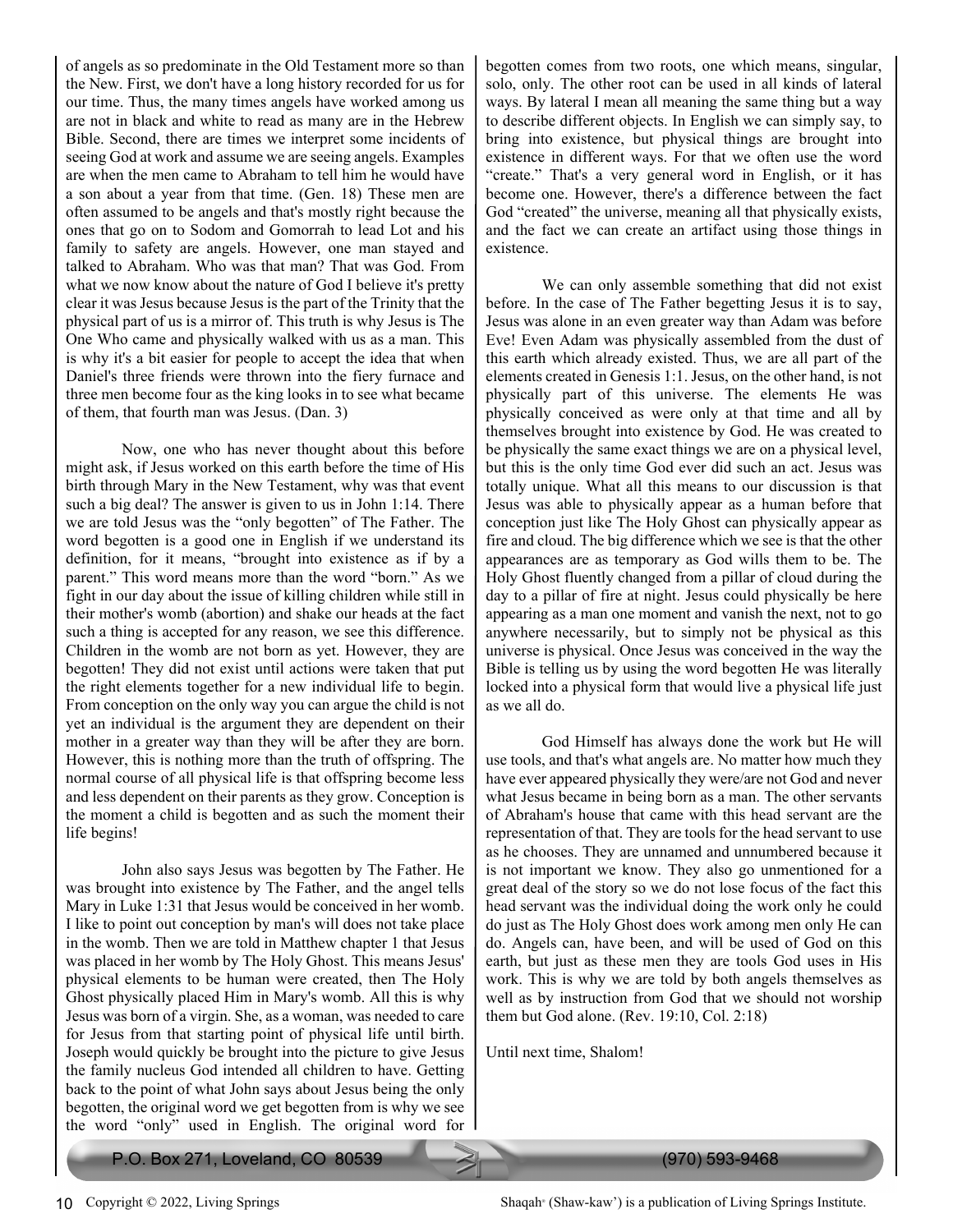#### **The Bible As A Book continued from pg. 2**

means is they should have called upon Him sooner rather than later. There's just no way to wiggle out of the argument God being Israel's King was working even without a human figurehead. We can say that with assurance today more than at the time Israel demanded a king, because all one has to do is go forward studying the history of Israel after they had an earthly king and you'll see they did not improve. In fact, they eventually did so bad that the nation split into two and both eventually fell. They would have fallen sooner than they did if it had all been left in the hands of those human kings, and Judah certainly would have never come back after something as drastic as the Babylonian captivity!

 All that said and argued, Israel wanted Gideon to be their king, and when he refused it didn't deter them from continuing to want and seek it. That's a perfect segue back to our verse by verse overview especially considering what happens next, but I promised some chronological perspective here and that has to do with the subject of a king in Israel as well. It's always hard to fit in these chronological notes and I have not interrupted the overview to do so, but maybe that's for the best. Maybe by now we can look back on some of what we've covered in the overview and have a better grasp of what is happening overall than if a simple mention of things had been made as they passed during each story. At this point two things are important to keep in mind. First, we have seen the cycle many times of Israel sinning, being oppressed by an enemy, Israel crying to God, and God sending them a judge to lead them back to freedom and peace. Second, Israel is getting closer and closer to the time they will be given a king. Are we midway at this point? That depends on how you look at it. If you want to count chapters, we are very close. If you want to count judges, we're there. Gideon was number 6 and there are 14 judges including Samuel. If you want to talk about more detailed stories of what the judges did, I'd say we are well past halfway. Most of the judges that are left we get very little of their story and a whole lot of just a couple more.

 Chronologically speaking it is also hard to say. If you go back to our overview of this book you'll remember the discussion about how much time the book covers depends on what you want to say is its beginning. If you include the overlapping with Joshua information given at the first you come up with a lot longer time period than if you start at the first stories about an actual judge and go to the last judge the book covers (which is not Samuel because his story does not start until I Samuel). If you do that, we are about two-thirds of the way through by the time we get to the end of Gideon's life. What all this means in connection with what I've spent most of this segment talking about is that we are getting close enough to the close of the time of the judges that events pertaining to the first kings are chronologically overlapping judges by this point. The first event of great interest is the fact during the time of the judges there was a great famine in the land of Israel. We are not given details about this but it no doubt had a lot to do with the same sinfulness which caused Israel to suffer the oppression of enemies we see the judges delivering them from. God had promised Israel that if they followed His Law they not only would stay on their land but it would prosper. In turn, it only stands to reason that if they turned from God and headed toward

a point when God would remove them from the land, long before that the land would stop prospering and things such as famines would take place.

 This is what happens after the judge Ehud had died, Israel had once again turned from God and Jabin the king of Canaan was oppressing Israel. This also makes perfect sense from the standpoint that outside enemies would not be as drawn to have a land that wasn't doing so well, maybe even clearly on its way to an all out famine, but an internal enemy would still have motive to rise up. There was no more internal force than that of a Canaanite people who had not only survived to rise again but have a full governmental setup including a king. I don't mean to suggest this was a large people or the government anything fancy, only that they were well organized Canaanites with a leader. Other remaining remnant Canaanites on the land might have also come to join this king, especially as he rose to great enough power to possibly take back the land from Israel! In any case, a land headed for famine, or in one, would not be part of their question of attack Israel or leave them alone, unless they saw it as making Israel just that much more of an easy target. That would surely add to their motive to act, and one way or the other they attacked. However, it would seem the all-out famine did not take place until some point within the 20 years Jabin was oppressing Israel before the judges Deborah and Barak rose up to put the Canaanites back in their place.

 Now what's important about this famine and how do we know one happened at all? The answer is that it was within this framework the story in the book we'll cover next takes place, and that's the Book of Ruth. We are told right at the first of the book that there was a famine in Israel during the time of the judges. This famine is what spurred a man from Bethlehem named Elimelech to leave the land in search of better conditions. This led him, his wife, and their two sons to Moab. While there, Elimelech would die leaving his wife Naomi and two sons on their own. The two sons would take wives from the daughters of Moab. One was named Orpah and the other Ruth. Some years passed and the two sons also died. This leaves their mother Naomi with no family other than the two daughters-inlaw. Naomi had heard rumors that crops were improving in Israel and no doubt the last thing she wished to do was die in Moab as well, so she packed up to go home. Her two daughtersin-law follow her in this, but as they are leaving Naomi tells them they should go back among their own people much as she was doing by returning to Israel. This they did not want to do but Naomi insists that she could give them no hope of a life. She likely would be dependent on family back home and, of course, she was too old to bear more sons that could take them as wives. On top of that, they should think of how old they would be by then. Thus, she wants them to go back where they could find family that might care for them and give them a future.

 For Orpah this is the logical thing to do, and so she kisses Naomi goodbye and heads for home. However, Ruth would have nothing to do with leaving Naomi. She was determined that wherever Naomi went that's where she wanted to be, and whatever came of Naomi that was the future she wanted to share in. In a beautiful statement that shows how much Ruth deserved to become a part of the chosen nation and the piece of history she became, Ruth even specifies that the